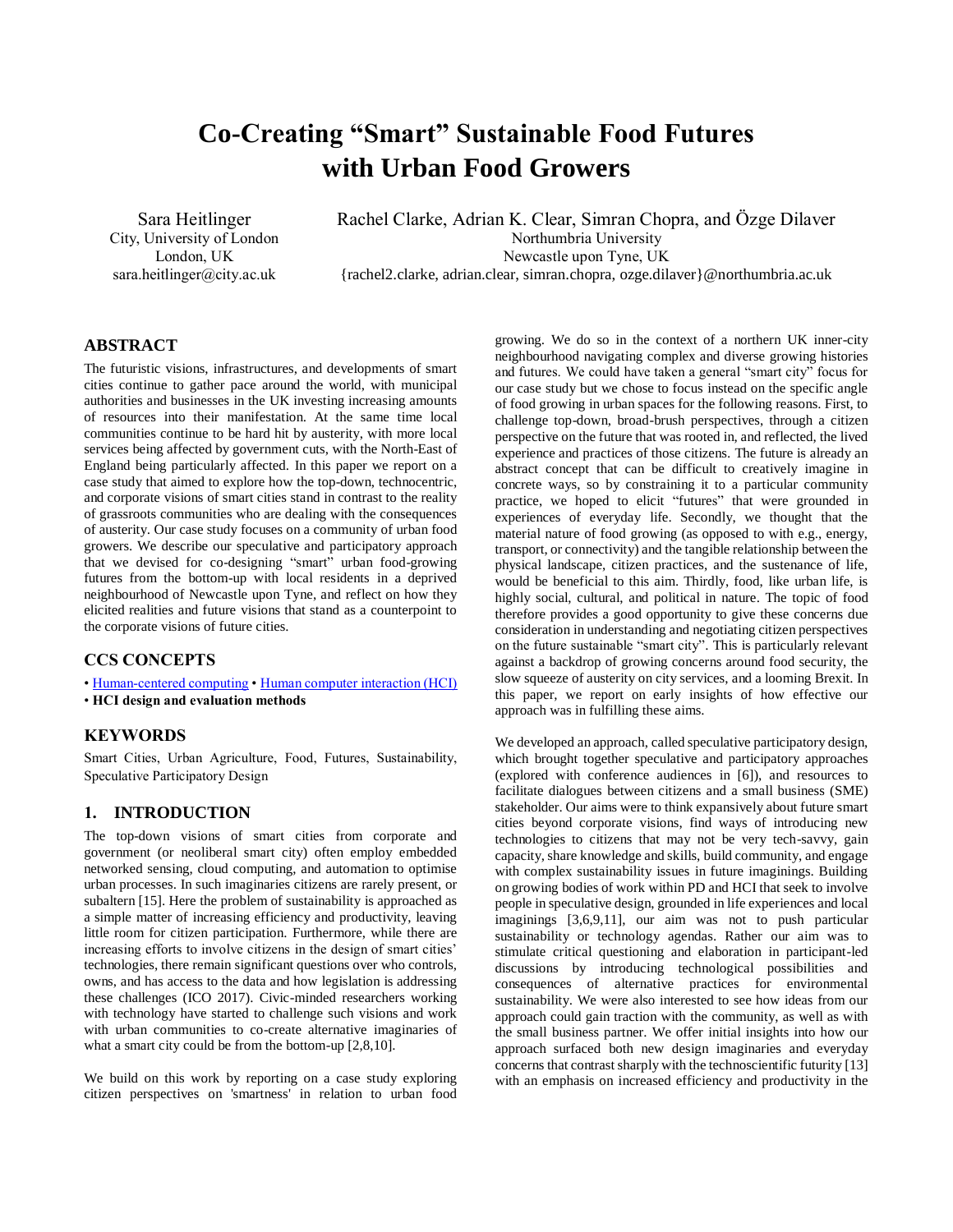sustainable smart city. We highlight the practical challenges of negotiating between the tangible real and the intangible speculative, and we propose that the tensions between these can offer a useful space for ideation on food growing.

# **2. THE CONTEXT: COMMUNITY GROWING**

The geographical area we worked with sits on the outskirts of Newcastle upon Tyne city centre in the north of England. Residents experience a number of challenges associated with social and economic deprivation, poor health, also transitory student and migrant populations. Alongside this there is a rich history of diverse cultural and food heritage, accompanied by high density living, poor waste management facilities, a limited growing season due to its northerly location attracting Baltic weather systems, and limited food growing spaces. For instance, certain members of the neighbourhood were still involved in ongoing action contesting the recent removal of allotments by the local council and land-owners. Many other members of the community were also involved in regular co-ordinated volunteering activities to remove litter, tidy local green spaces, and tend community orchards in response to local government funding cuts associated with austerity measures.

We were initially invited to scope ideas with a local small enterprise (SME), Vertical Veg, on ways of engaging the wider community in the future of food growing. We then also approached a community interest company (CIC) Greening Wingrove to further develop research ideas and align areas of interests and concerns. The Greening Wingrove CIC had emerged from a 5-year funded programme of community capacity building on sustainability action within the local area. When our research team became involved in January 2018, the funding was coming to an end. Vertical Veg had been a successful part of the Greening Wingrove initiative running regular 'street meets', growing sessions on pedestrianised streets of terraced houses, to share seeds, ideas, food growing resources and advice. The scheme had introduced over 500 people to food growing in small concrete urban spaces, and now engaged a wider online community with regular social media discussion and information exchange. With funding diminishing, Vertical Veg was seeking ways to sustain and extend its activities in the near future.

As researchers we held different positions and relationships to people within the neighbourhood and in relation to the research inquiry. Collectively we had prior research experience and interests in community agriculture, smart cities, sustainable HCI, sustainability, interaction design, grassroots innovation, participatory design, and future speculative visions for community food growing. Rachel was also a resident in the area where the study took place.

# **3. APPROACH: WHAT WE DID**

The study took place between March – June 2018, and involved a series of four workshops in and around a community centre and garden, located in a local park within the neighbourhood. We developed the workshop activities as a way of engaging grassroots food growing communities in the co-design of sustainable urban futures, through experimentation and creative exploration.



**Figure 1: Mark running training on wormeries**

We sought an alternative approach to facilitating future thinking, to counter the unsustainable nature of the current food system, the socio-economic situation and facilitate the co-design of future visions. Our exploration led us to develop a situated participatory and speculative approach by employing fictional scenarios to integrate citizen perspectives with material and future imaginaries. Rather than focusing on a particular need or problem, such as reducing pollution or increasing crop yield through the use of smart technology, we were interested in exploring with citizens the important values in their current and future (e.g. outside of the current economic climate) community food practices. We designed the activities to elicit values, aspirations, and challenges to food growing in the area, and to use creative, speculative and participatory methods to explore possible "smart" food futures and the related technologies.

Participants were recruited using word of mouth invites, and posters put up in the neighbourhood and the community centre, to attend a skill sharing session followed by a creative workshop. The sessions were scheduled in the middle of the day and were designed as drop-ins so that people could come and leave. Each session lasted between 3-4 hours. The skill sharing introductions to the sessions, a free lunch, and free seeds for growing in the season acted as attractions for people to attend the workshops.

We partnered with Mark Ridsdill Smith, the founder of Vertical Veg, for facilitating the skill sharing sessions. Vertical Veg is an organisation dedicated to supporting people to grow food in small spaces. Mark helped us with recruitment, and joined in the activities both as a participant and a trainer. For example, he facilitated short sessions on "planning your garden", which touched on different vegetables and herbs that can be grown in specific months and climates, and on "home composting and wormeries".

The activities for each workshop were developed according to insights from previous sessions and used different activities e.g. mapping, walking, playing, and making as ways to instigate creative processes, discussions and reflection. With permission from participants we audio and video recorded each of the sessions, and photographed visual materials (e.g. drawings and notes). We later, interviewed Mark to understand the value of these approaches to his work. Audio data was verbatim transcribed and video data was annotated where speculative future thinking and interactions took place. We openly coded the corpus of data after each session and fed our insights into designing the activities for the following workshops.

Over the workshop series we worked with 12 different community members interested in urban food growing. Each workshop brought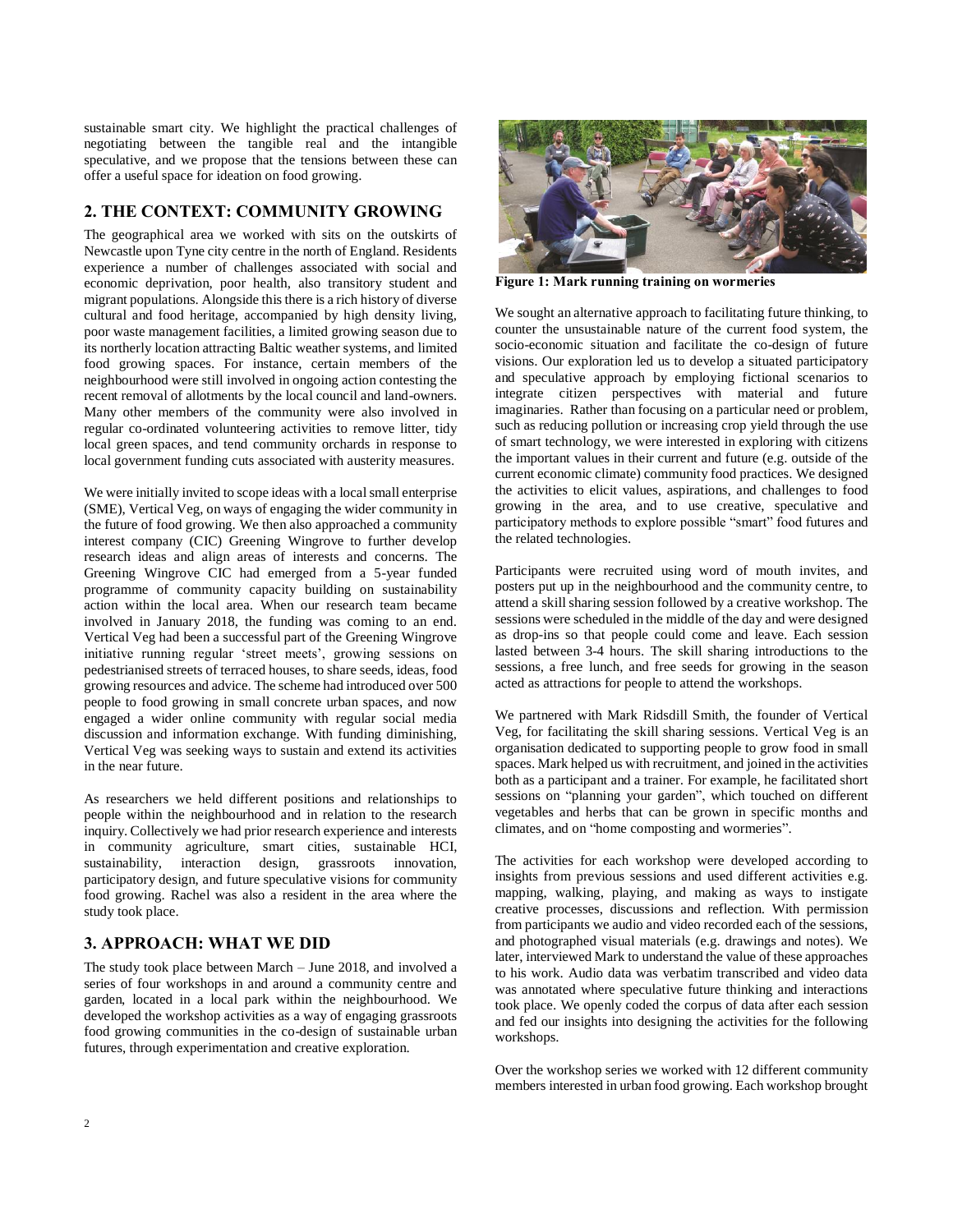together between 4-8 participants. 3 of them attended every session and others dropped in to those sessions they expressed the most interest in, particularly around sessions for practical growing skills. The majority of attendees came from the local neighbourhood, and identified as English, Polish, Swedish, or Mexican. We had equal numbers of participation from women and men between the ages of 25-70, and most had been involved in the Vertical Veg and Greening Wingrove scheme over the past 5 years. Many of the residents lived in rows of terraced housing with small concrete backyards and limited front garden space. Many attendees highlighted ongoing challenges of limited growing space, wider engagement, and access to limited financial resources and time within the community as a key aspect of their food growing practice. We also attended 6 additional community events specifically organised by Vertical Veg and Greening Wingrove beyond the design workshops (e.g., a tree pruning session, a film night, a discussion on volunteering and funding, and a celebration of the year's produce) to understand more of the informal community dynamics around growing. These events attracted a much more culturally and ethnically diverse group of people such as teenagers and families, and those identifying with e.g., Pakistani, Indian, Bangladeshi, and Nigerian heritage.

## **3.1 Workshop 1: Participatory Mapping**



**Figure 2: Drawing of a future garden (left), and participants populating the neighbourhood map (right) with different cards.**

Eight participants took part in the first workshop. We drew on traditions of participatory mapping from action research [7] asking participants to map their existing and future gardens, and other growing spaces in the area, onto a large rough map of the neighbourhood, which we prepared in advance by drawing the main geographical boundaries and landmarks on a large piece of blank paper. Within the mapping exercise we were looking to capture individual and community understanding of food growing, and issues around participation and belonging in the area. We asked people to populate the map by writing or drawing on the provided cards with prompts such as "How do people share food in the area?", "What food would you like to grow in the future?" "Draw your garden and where it is located?" and "Draw your future garden". We provided a large selection of arts and crafts materials that participants could use to complete the tasks. The exercise encouraged the participants to draw, paste, build and convert the map into a layered artefact of histories and future trajectories for the area under discussion.

#### **3.2 Workshop 2: Walking the neighborhood**



**Figure 3: Walking through back lanes and streets**

Seven participants took part in the second workshop. We took the group of participants for a short walk around the neighbourhood, looking for existing signs of food growing, but also trying to imagine where and how food could be grown in the future city. The research team scripted future scenarios for discussion based on the outcomes of the first workshop and desk research on the theme of "community food growing", and current news and technology trends. We stopped at different places to discuss the possible future scenarios, visualizing and envisioning the space through the lens of the scenario that could impact on ways that food could be grown and shared, and we questioned the role of technology in these new ways of "doing" sustainable food. The fictional scenarios were a mix of positive and negative instances, such as "Can you imagine if the neighbourhood won an award from 'Grow Your Own' Magazine for best innovative 'green' food growing community? How do you think this could be achieved?", and "Can you imagine if the government introduces high taxes on meat and dairy to mitigate harmful effects of climate change? It could mean higher demand for fruit and vegetables and prices for these go up. How do you think you and your community could respond?" This activity was inspired by the idea of a walking interview around edible cities [14]. It also, grew out of reflections from the first workshop as a way to situate the speculation of the future of food growing in the neighbourhood by creating an embodied immersion within it.

## **3.3 Workshop 3: "The Game"**

Building on the first two workshops, we decided to use participants' reflections on value systems, fears and problems faced within the community to develop a board game as a way of facilitating more creative and playful speculation about the future [5]. The game involved a series of lands, based on future scenarios that we had discussed in the previous workshops, for example, *Land of Brexit, Land of Climate Change, Land of Biodiversity*, *Land of Robots*, and were a mix of utopias and dystopias. The participants rolled a dice and moved across the board crossing various lands and discussing visions of future food growing within these lands. The players also had to select a card from a deck that we designed to represent constraints on or opportunities for the future. These visions gave rise to discussions of suggested future scenarios, their probability and impacts. Key discussion points were captured on the board through post-it notes. Six participants took part in Workshop 3.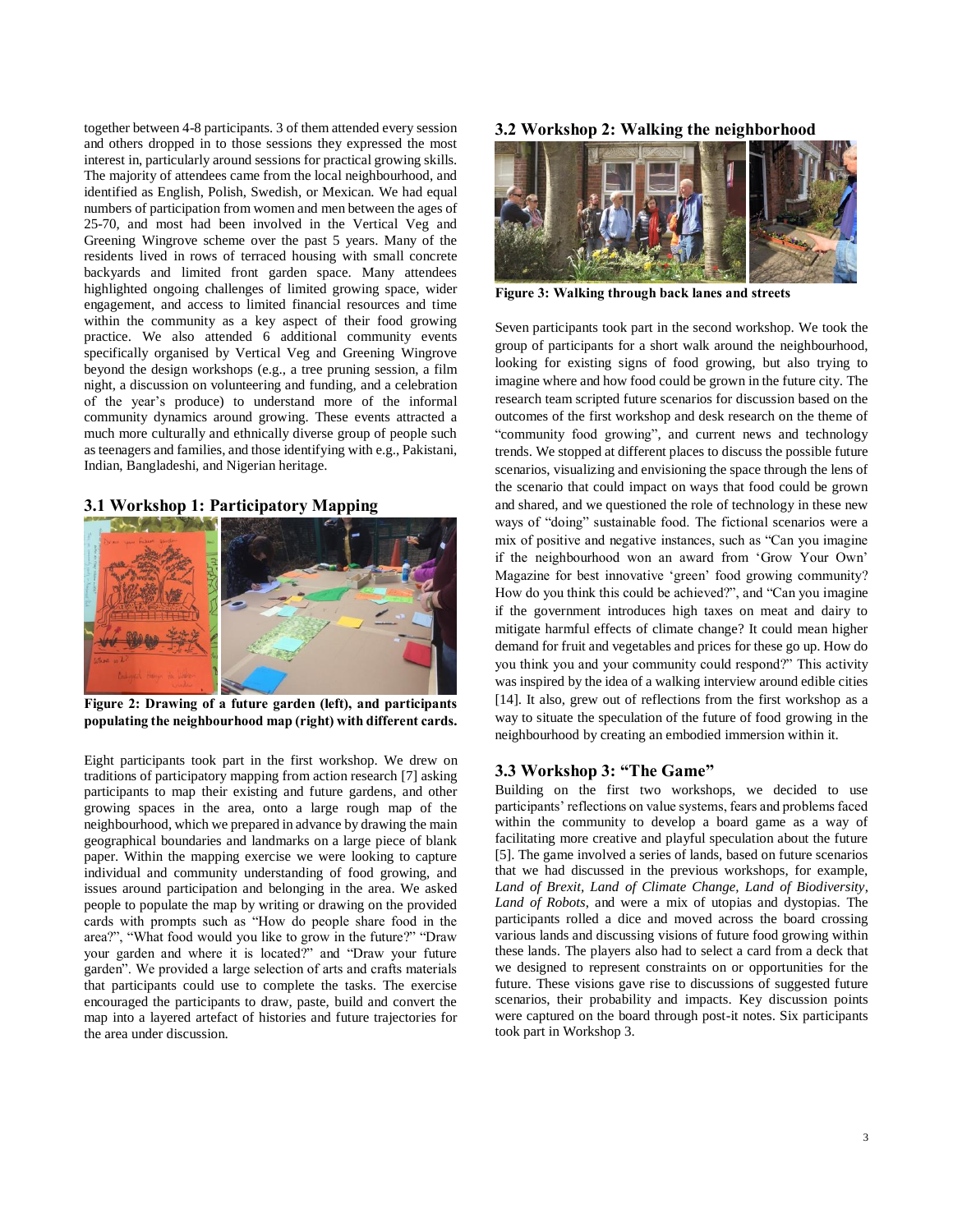





## **3.4 Workshop 4: Worldbuilding**

In the first three workshops we reflected that participants had found it a challenge to think expansively beyond their known, and often hard, reality of urban food growing. So, for the last workshop we sought ways to overcome these challenges by using a variety of materials, a fictional scenario, and a world-building task. Four participants took part. Participants were presented with a letter that described a future fictional scenario in which their community had been selected to inhabit a planet in a parallel universe and build an alternative food future. Participants were then asked to use craft, natural and man-made materials to build this new land in 3D. The exercise gave them the opportunity to start afresh and build a desirable imagined future. Different key words based on the community's' values collected in previous workshops were also provided to the participants. To help them in imaging the land they were building, these key words later became indicators to describe the land they had built.



**Figure 5: Making future food growing worlds on a new planet** 

# **4. INITIAL FINDINGS**

Here, we present the results from an initial analysis of the data from the workshops, reflections on the different approaches taken, and how they facilitated or undermined alternative visions of smart cities beyond a neoliberal corporate perspective. We draw together insights on our approaches in detailing challenges in imagining futures, keeping potential futures open, and building on diverse embodied expertise.

#### *Imagining positive futures is hard when the present sucks*

Imagining positive futures was challenging for many participants. Against the backdrop of Brexit, incompetent government officials, local authority cuts, lack of growing space (two large allotment sites had been recently closed down, without being replaced, by the

local authority), and perceived "social tensions" (e.g. "*somebody moving in to this area might not have those values [of community], might just think I can [take the vegetables] therefore I will" (*P1)). Participants often expressed pessimism about the future for example, with the board game, we included a mix of utopian and dystopian future scenarios, however, it was the dystopian ones that generated the most discussion and seemed to be much easier for participants to engage with. As well as this, negative perspectives and experiences within the community were drawn upon to close down utopian proposals by demonstrating why they might be unrealistic or infeasible.

During the walk, when we prompted discussions by introducing fictional scenarios on winning a national prize for intergenerational food growing and working in alternative spaces with new technologies, participants tended to focus on the challenges associated with new ideas rather than opportunities to make change. Theft, crime, and anti-social behaviour were consistently quoted, as were the destructive powers and lack of support from local government. "*There used to be a lot more of [intergenerational skill-sharing] when there was community funding to send people into schools to do green things. And now I think if the schools have to do it themselves, they're just relying on everybody to be voluntary and nobody has the time"* (P1). While social media was discussed as a positive facilitator for future food-sharing scenarios, the importance of meeting face-to-face was described as being further hindered by the reality of funding cuts: "*unfortunately a lot of the funding has now been drained out of communal buildings. So they no longer exist*" (P1).

For many participants it therefore seemed difficult (or perhaps of no use) to imagine a better future when they were so immersed in a challenging present. For example, during the walk, when discussing quite a radical scenario for repurposing the back lanes to grow community food, P2 expressed how she had wanted to put a planter in the lane. "*The problem is you get people fly tipping. So would they dump rubbish into your planter? Would they destroy it?*" (P2). There were planters on the street, but they were overgrown and people filled them with litter. As P1 said, "*there's no budget for maintenance. Now it's completely voluntary. You spend more time emptying rubbish out of them, including stuff you don't want to touch, before you can do any maintenance at all*", while P2 continued, "*would you want to eat food from a dumping ground, could it be contaminated*?" (P2). Other participants also highlighted how food growing raises issues of power and vulnerability associated with land use and ownership "*if somebody takes the space away then you've got nothing left. You're forced to go begging literally for your food to elsewhere*" (P1).

#### *Group dynamics in opening or closing potential futures*

As facilitators, we tried to open up the conversation towards possible creative approaches to the future, but this was often met with resistance, and group dynamics seemed to play a role in taking the conversation in more conservative directions. While it was important to respect the challenging realities of neighbourhood experiences, it was noticeable that a small group of participants who knew each other well tended to dominate the conversations and steer them towards negative futures, especially when in larger group discussions. For example, in the board game, some participants suggested running celebratory community events about food (for example, like a harvest festival), drawing on their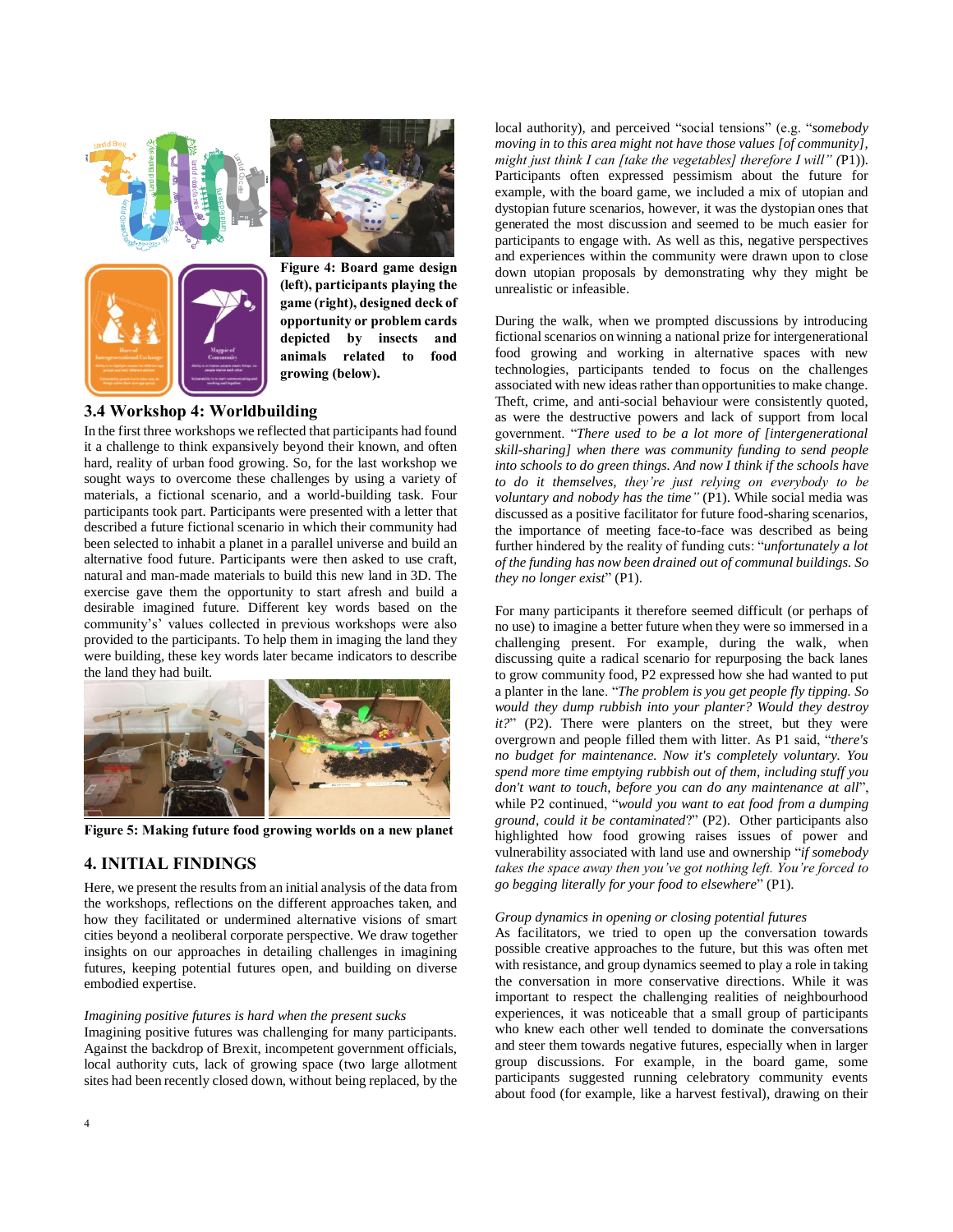experiences of other cultures, to bring people together to tackle some of the challenges they faced in the community. But the discussion quickly turned to the amount of people in the community who didn't have the same values and would therefore always take more than they should: "*It's human nature, unfortunately"* (P1). This negativity about the future appeared to stand in stark contrast to the shiny optimism of neoliberal smart city visions.

As the "expert" grower, Mark had a positive presence in this dynamic, acting as a bridge between researchers and the participants. He was often the first to be able to come up with creative alternatives, inspiring others to riff off his ideas and come up with increments or new ideas, with the research team. Also, asking questions and finding exemplar projects to introduce to the discussion. For example, during the second walking workshop, we asked participants to imagine a redesign of the back lanes (which are typically a contested space, for parked cars and large communal waste bins). While participants struggled initially to imagine any potential redesign, Mark offered the idea of turning them into a massive growing spaces covered by polytunnel, painting the walls white to reflect the light and keep the heat in. This was a turning point, initially the response was *"you can't do that"*, because of the bins that filled the lanes but then participants were able to add to this vision, with a suggestion arising for a communal composter. Other things emerging from these ideas included polytunnels connected to heating vents from buildings (such as on rooftops, and from swimming pools and shopping centres) as a way of increasing the limited growing season and space.

#### *Building on diverse grounded expertise*

We tried to make the speculation more meaningful and easier for participants by making it less abstract, and we did this in a number of ways. First, several of our approaches foregrounded concrete ways of articulating futures through embodying them in crafted materials, rather than discussion. For example, in the final workshop, people engaged in craft-based world-making (e.g. experienced grower P3 focused on a world that made communal reuse of plastics as a valuable resource for growers in the future). Secondly, we tried to ground the speculation in local understandings of the neighbourhood and community (e.g., by basing the first workshop on a physical map of the neighbourhood). We therefore built on participants' expertise by designing activities that drew attention to their familiar experiences. For example, we used postcard questions and informal discussion in the first mapping workshop to prompt people to design their own garden space of the future. Sometimes, as facilitators, we asked questions and wrote down people's answers on the cards if people were reticent to commit pen to paper. Many, however, took particular pride in their sketches and carefully crafted responses to the map with a range of materials despite expressing frustration with the overall lack of growing space in the community. Finally, we went further by trying to physically embody the speculative activities themselves in the neighbourhood by, for example, locating the workshops in a community space, organising speculative imagining as part of a walking tour, and encouraging participants to use materials from the physical surroundings (like soil, wood and other natural material) in the making exercises.

Mark's relationship with the community, passion and motivation for growing, acted as a catalyst to help infuse and inspire others on many occasions during the workshops. His presence also appeared

to have greater impact as he grounded his ideas in his everyday knowledge and sensory experiences of growing. For instance, during the walking workshop when he was describing potential new ideas, he would use his arms animatedly to draw out possibilities in the sky, pointing to potential locations on the street that could accommodate new innovations. He would also highlight particular species of edible plant on the streets that could be grown in specific conditions, sometimes picking at plants and inviting people to smell or taste them. This created a convivial, embodied sociality within the environment where people could discuss and explore their local area for its rich potentialities. Further to this, Mark regularly spoke of the transformative potential of food growing in response to the many soulless, concrete spaces of the city, such as the back lanes, which are "*devoid of life. It's really horrible and soulless…. And one of the things I loved about growing things was as soon as I started growing stuff in my backyard, bees started to come… Once the insects start coming in the birds start coming in as well*" (Mark). Mark's perspective however was not just grounded in an overly positive view of the benefits of growing but was also mindful of the precarity and politics of food and land. As Mark did not live in the neighbourhood he did not focus on the specifics of local concerns as other residents did, but focused specifically on his own experiences, providing an alternative tone of potentialities rather than limitations.

#### **5. DISCUSSION**

We found our speculative participatory design approach to be effective in understanding and negotiating urban food futures with our case study community. It was particularly significant for this community experiencing the impacts of austerity in tangible and palpable ways through limited access to land and resources to grow. Speculative and participatory design practice is commonly associated with working through the uncertainty of unknown futures often generating feelings of vulnerability, fear and fragility [4,12] avoiding singular claims to probable realities [1]. In this final section we discuss potential learning from our approach to explicate how, in dialogue with participants and an SME, we were able to open up or close down particular kinds of futures with the group. We use these insights to offer suggestions for design researchers seeking to engage in questions around urban community food growing as an alternative to a neo-liberal smart city agenda.

#### *Nurturing speculation as embodied, situated imagination*

The range of activities worked well, allowing participants to walk, make, or play alongside each other, fostering valuable, if sometimes challenging, conversations between community members. The particularity of growing food is quite literally located in and of the ground and within very specific spaces associated with contested local histories of land. Therefore, stories, metaphors, and materials used for futuring needed to both push into new possibilities while at the same time respect the local context. The combination of different performative modalities in sharing possible futures further engaged with situated, specific bodies and materials in relation to the future offering opportunities for turning the 'everyday into the future' [11], through bottom-up engagement that contrasted with disembodied visions of smart cities.

The framing of the activities was significant, since it either placed the community as experts in the driving seat, or as spectators in a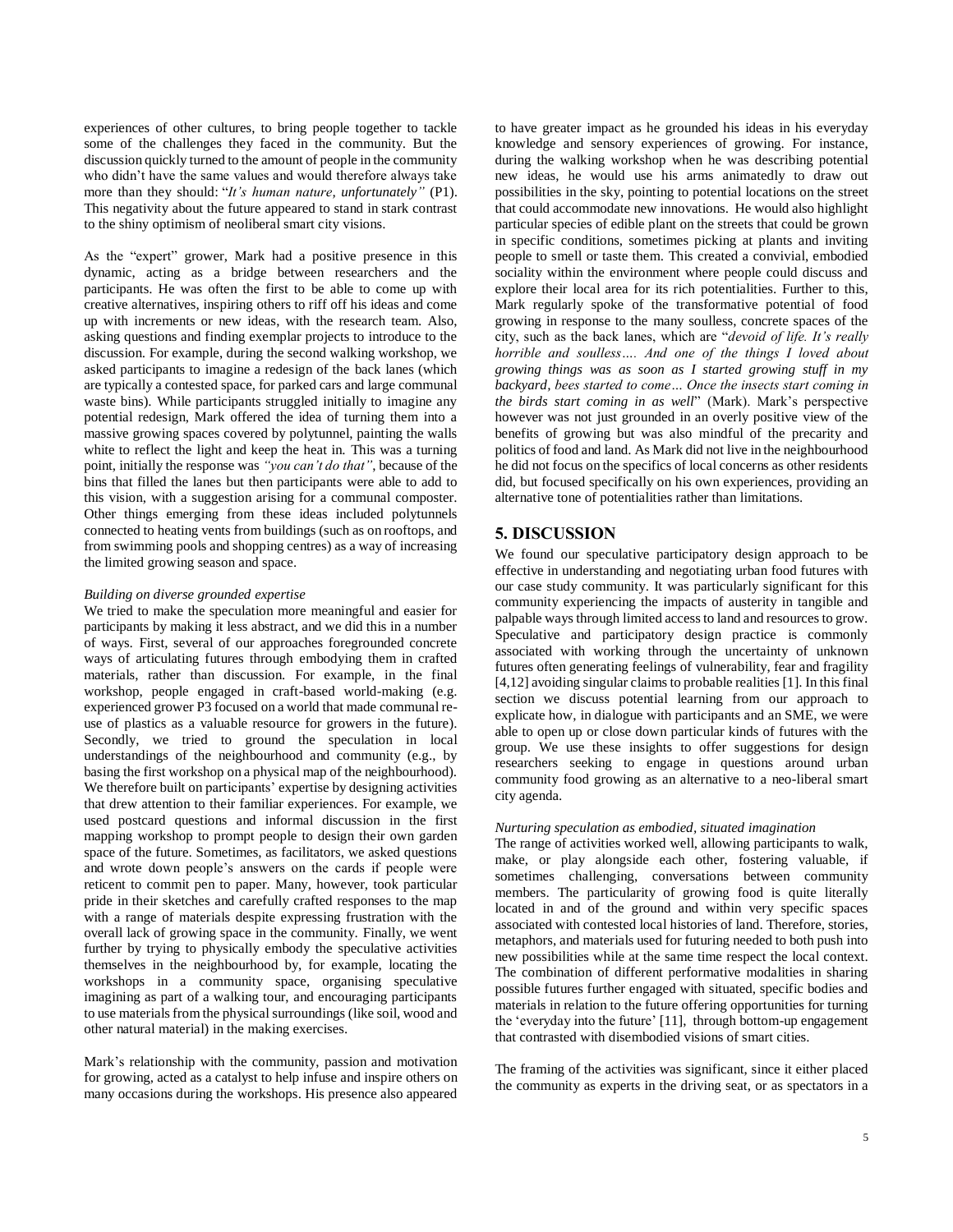future over which they had no part in conceptualizing. For instance, while the mapping and world-building workshops drew explicitly from participants' individual experiences, expertise, and imaginings, the neighbourhood walk and board game focused on discussing responses and collectively suggesting futures in response to scenarios that we, as researchers, had expressed in relation to our collective interests, current news items that we deemed to be topical, and our interpretations of what people valued. The latter appeared to bring out some participants' sense of fear and lack of agency within the community. For us as facilitators it highlighted obstacles to be overcome in navigating between the super-local towards broader perspectives on what a more desirable future could look like. But also, going forward, they exposed perceived issues that would need to be negotiated in order to transition to any such desirable futures. The mapping and worldbuilding workshops, on the other hand, appeared to offer scope to openly script potential new opportunities for individuals and the community (e.g. what do I want my garden to look like?). The difference was that rather than have situations or stories about the future imposed on them (and their associated realities to be already scripted), the first and final workshops offered more potential for alternative ideas to percolate over time through making and drawing. The materiality also played an important role in grounding the abstract future as participants were able to think beyond present limitations and model and embody their utopias in concrete artefacts and performative presentations. The value of this beyond existing material approaches was combining these different material and performative activities as a series across several months Mark, too, saw the value in these material and performative engagements with the future, and has since developed speculative design work with the wider community in his own work.

#### *Tensions between speculation and reality as a space for ideation*

Rather than sustainability being reduced to techno-driven seamless services, improved efficiency, and increased productivity, as is so often inherent in visions of smart city futures (e.g. through cloud services, big data and networked devices) our study highlighted the value of everyday, mundane technologies to the food growing communities with which we worked. Distrust in new technology and feelings of not being tech savvy led participants to believe in existing technology they already worked with or incremental changes in things such as social media and email, suggesting opportunities for repurposed technologies rather than new innovations. Our approach further alluded to the complex entanglements of food in urban space, involving culture, politics, economics, health and wellbeing, and biodiversity. The tensions that sometimes arose between the speculative and the more everyday were useful in opening up space for sharing perspectives. For example, participants envisaged polytunnels connected to heating vents from buildings as a way of increasing the growing season, such as on rooftops, and from swimming pools and shopping centres. In contrast, Mark spoke of a simple, mundane online spreadsheet that he uses for coordinating a global network of people who swapped seeds.

#### *Adaptation and flexibility when speculating about urban futures*

The value of linking the workshops to each other by basing their design on the outcomes (findings and challenges) of previous ones, emerged as an important methodological finding. Apart from the first workshop, we mostly did not plan the activities of the workshops before the series began. Our rationale for this is that we

were trying to understand what approaches would be effective for supporting citizens in speculating about urban futures. However, this flexibility and adaptability with workshop design was important for two main reasons. First, it enabled us to tailor activities to focus on subjects that were highlighted as important to participants, such as destinations on our walk, and "lands" in our board game, helping us to keep the future speculations grounded in what was important to the citizens living in the local neighbourhood. It allowed us to be purposeful, and to understand what purpose was appropriate, for example "mapping" or "playing" or "being practical" or "being speculative". Secondly, it allowed us to build up the process of speculation by assessing how comfortable and engaged participants were with the task. Speculating about the future can be difficult and hindered by various factors, and our approach allowed us scope to reflect on this and tailor activities to address limitations of previous workshops. For example, in our case study, negativity (stemming from assumptions about the present-day neighbourhood that evoked fear and cynicism) had a very limiting effect on the alternative futures that participants could imagine. As such, we experienced the success of the workshops as ebbing and flowing according to the positivity of the participants and we were able to control or counter this by basing the design of future workshops on our experiences of the previous ones. In essence, this was a process of us as researchers becoming more familiar with the community, and the workshop participants becoming more familiar with our role and expectations as researchers. We do not view this as something that could have been bootstrapped in advance or that could be more firmly structured based on our experiences, but see it as a necessary part of the process of co-creating the future of a community that involves "doing" and reflecting, whilst negotiating the commitments of both participatory and speculative design approaches.

## **6. CONCLUSION**

In this paper we have reported on a study that engaged grassroots urban food-growers in the co-design of food futures within a deprived neighbourhood in a city in the north-east of England. We took a speculative participatory design approach as a way of countering the neoliberal visions of top-down, technocentric, and efficiency-led approaches to sustainable smart cities. Our approach, devised a series of creative and embodied workshops, as a way of stimulating critical questioning and elaboration in participant-led discussions around food futures that incorporated technological possibilities. Initial insights indicate how the speculative participatory design approach surfaced new design imaginaries that contrast sharply with the technoscientific futurity [13] of the dominant visions of sustainable smart cities. Our approach presents challenges and opportunities that we believe will be useful for other researchers working in similar contexts. In future work, we aim to consolidate the methodological aspects of the workshops, and develop the approach by developing it with other diverse groups, such as families, local government officers, and businesses.

## **ACKNOWLEDGMENTS**

We are sincerely thankful to our participants for their time and effort in contributing to this research. This work is funded by Northumbria University's Digital Living Multidisciplinary Research Theme and EPSRC grant EP/M023001/1.